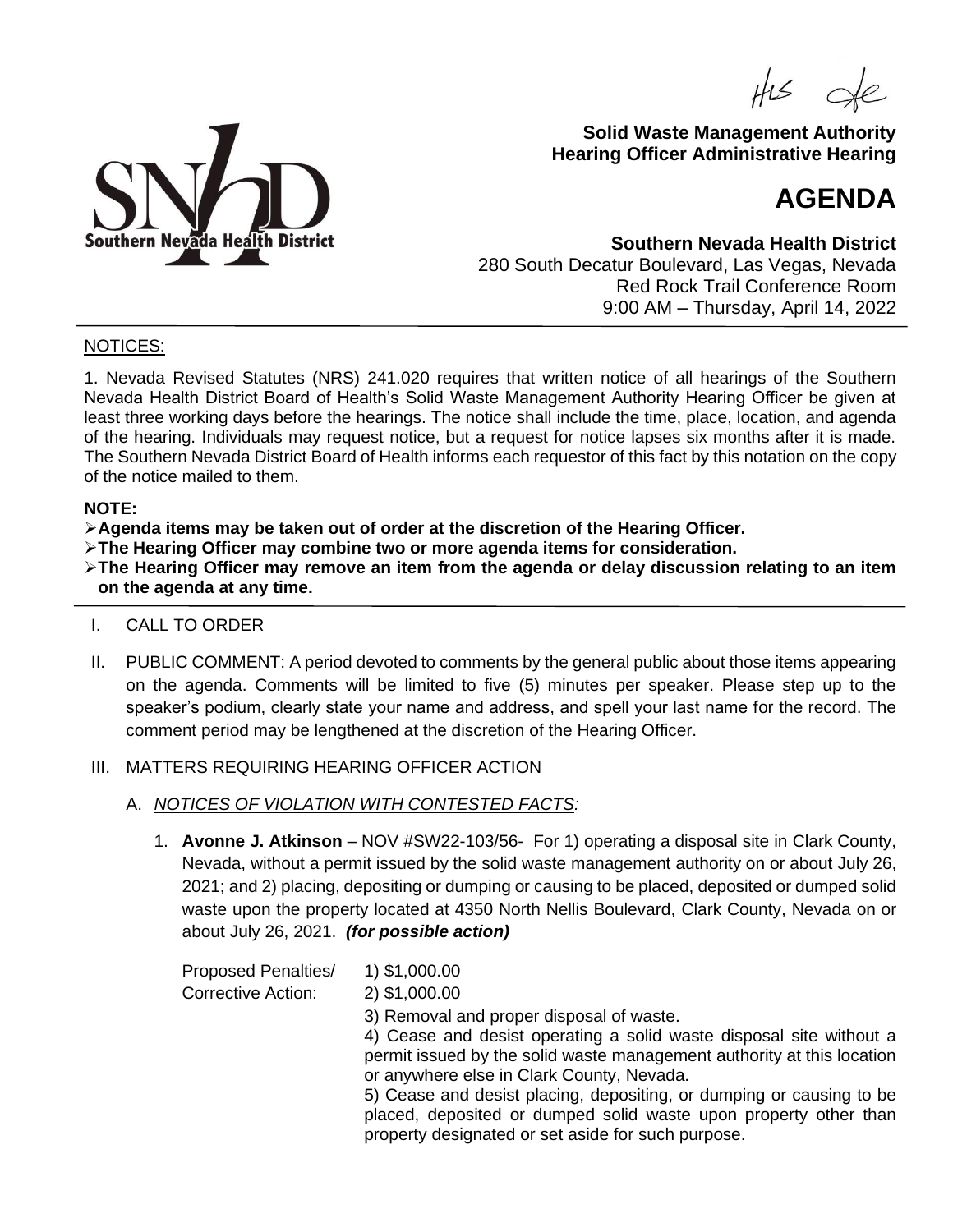2. **Ada Bertha Fernandez** – NOV #SW22-496/G4- For 1) operating a disposal site in Clark County, Nevada, without a permit issued by the solid waste management authority on or about November 22, 2021; and 2) placing, depositing or dumping or causing to be placed, deposited or dumped solid waste upon the property located at 4860 East Charleston Boulevard, Las Vegas, Clark County, Nevada on or about November 22, 2021. *(for possible action)*

Proposed Penalties/ 1) \$1,000.00 Corrective Action: 2) \$1,000.00 3) Cease and desist operating a solid waste disposal site without a permit issued by the solid waste management authority at this location or anywhere else in Clark County, Nevada. 4) Cease and desist placing, depositing, or dumping or causing to be placed, deposited or dumped solid waste upon property other than property designated or set aside for such purpose.

3. **Insomniac Holdings, LLC dba Electric Daisy Carnival** – NOV #SW22-400/A0- For 1) causing or allowing sewage or accumulation of human excreta to overflow on property located at 6001 North Las Vegas Boulevard, Clark County, Nevada on or about October 24, 2021, October 25, 2021, October 26, 2021, October 27, 2021, October 28, 2021, and November 4, 2021; and 2) failure to comply with the Order issued by the Solid Waste Management Authority on October 24, 2021. *(for possible action)*

Proposed Penalties/ 1) \$6,000.00 Corrective Action: 2) \$1,000.00 3) Communicate sewage spill remediation steps to all staff and submit a training program that incorporates the sewage spill remediation steps. 4) Cease and desist causing or allowing to cause any sewage or accumulation of human excreta to overflow and deposit at this property or any other property in Clark County, Nevada.

4. **Sierra Excavating, LLC** – NOV #SW22-529/C6- For 1) operating a disposal site in Clark County, Nevada, without a permit issued by the solid waste management authority on or about December 15, 2021; and 2) placing, depositing or dumping or causing to be placed, deposited or dumped solid waste upon the vacant parcel located north of West Cheyenne Avenue and east of North Decatur Boulevard, North Las Vegas, Clark County, Nevada on or about December 15, 2021. *(for possible action)*

| <b>Proposed Penalties/</b> | 1) \$1,000.00                                                                                                                                                                                  |
|----------------------------|------------------------------------------------------------------------------------------------------------------------------------------------------------------------------------------------|
| <b>Corrective Action:</b>  | 2) \$1,000.00                                                                                                                                                                                  |
|                            | 3) Cease and desist operating a solid waste disposal site without a<br>permit issued by the solid waste management authority at this location<br>or anywhere else in Clark County, Nevada.     |
|                            | 4) Cease and desist placing, depositing, or dumping or causing to be<br>placed, deposited or dumped solid waste upon property other than<br>property designated or set aside for such purpose. |